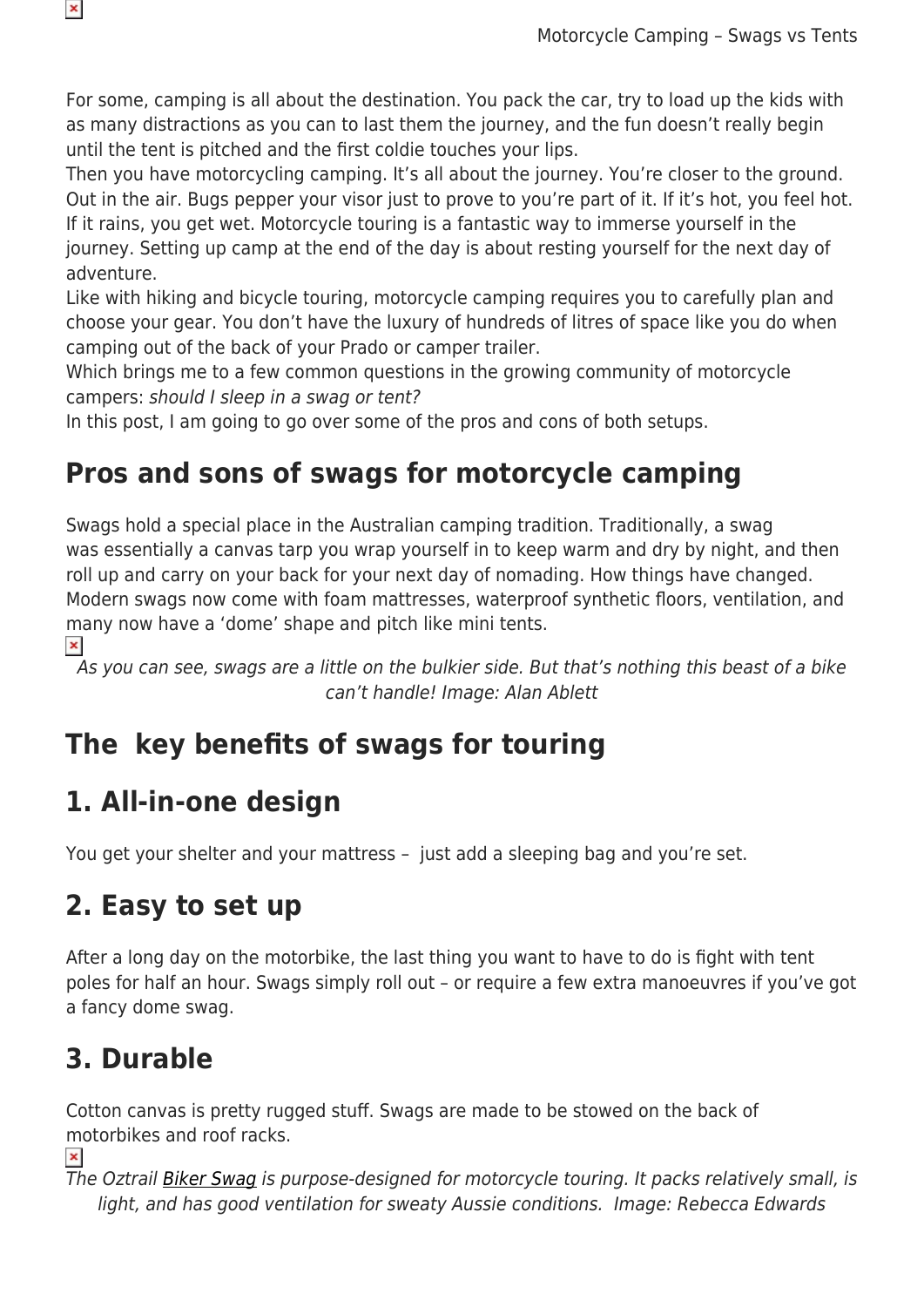# **The downsides of using a swag for motorcycle touring**

## **1. Size**

 $\pmb{\times}$ 

Even the smaller, purpose-designed swag like the Oztrail Biker rolls down to 24cm and is 52cm long. That's pretty bulky.

## **2. The mattress is basic**

There is only so much comfort a 5cm open cell foam mattress will provide. Sure, you can add a sleeping mat but that's more bulk, weight, and expense.

#### **3. Claustrophobia**

If you're not a fan of small spaces, you might find a swag to be a little tight. Plus, you won't have anywhere to put your gear.

A swag is a fine choice if you're after simplicity and don't mind carrying a bit of bulk on the back of your bike. For optimal comfort, choose a swag that's got good ventilation and invest in a quality sleeping mat to replace or use in conjunction with the included foam mattress.

## **3 Best swags for motorcycle touring:**

- 1. [Oztrail Biker Swag](https://www.snowys.com.au/biker-expedition-swag)
- 2. [Roman Burke Biker Single Swag](https://www.snowys.com.au/burke-biker-swag)

 $\mathcal{L}_\text{max}$  , where  $\mathcal{L}_\text{max}$  and  $\mathcal{L}_\text{max}$  and  $\mathcal{L}_\text{max}$ 

3. [Darche Urban Solo Biker Swag](https://www.snowys.com.au/ranger-solo-biker-swag)

 $\mathcal{L}_\text{max}$  , where  $\mathcal{L}_\text{max}$  and  $\mathcal{L}_\text{max}$  and  $\mathcal{L}_\text{max}$ 

## **Pros and cons of tents for motorcycle camping**

The humble tent mightn't be as 'of the earth' and nostalgic as a rugged, green canvas swag, but it does what it is meant to do very well. Tents come in all shapes and sizes. From featherlight hiking tents that you won't even know you're carrying, to touring tents that take up an entire roof rack. Despite the range, some tents are better suited to being carried on the back of a bike than others.

Most motorcycle tourists will opt for a [hiking style tent](https://www.snowys.com.au/hiking-tents) for reasons of compactness. Some, who like to set up at their home away from home, will carry something on the bigger side to keep their gear safe and dry. I've heard stories of riders carrying one tent for their gear and another to sleep in. You can do that because tents are so compact.

 $\pmb{\times}$ A small dome tent like this will not only hold you but a lot of gear too! Image: Richard Harrowell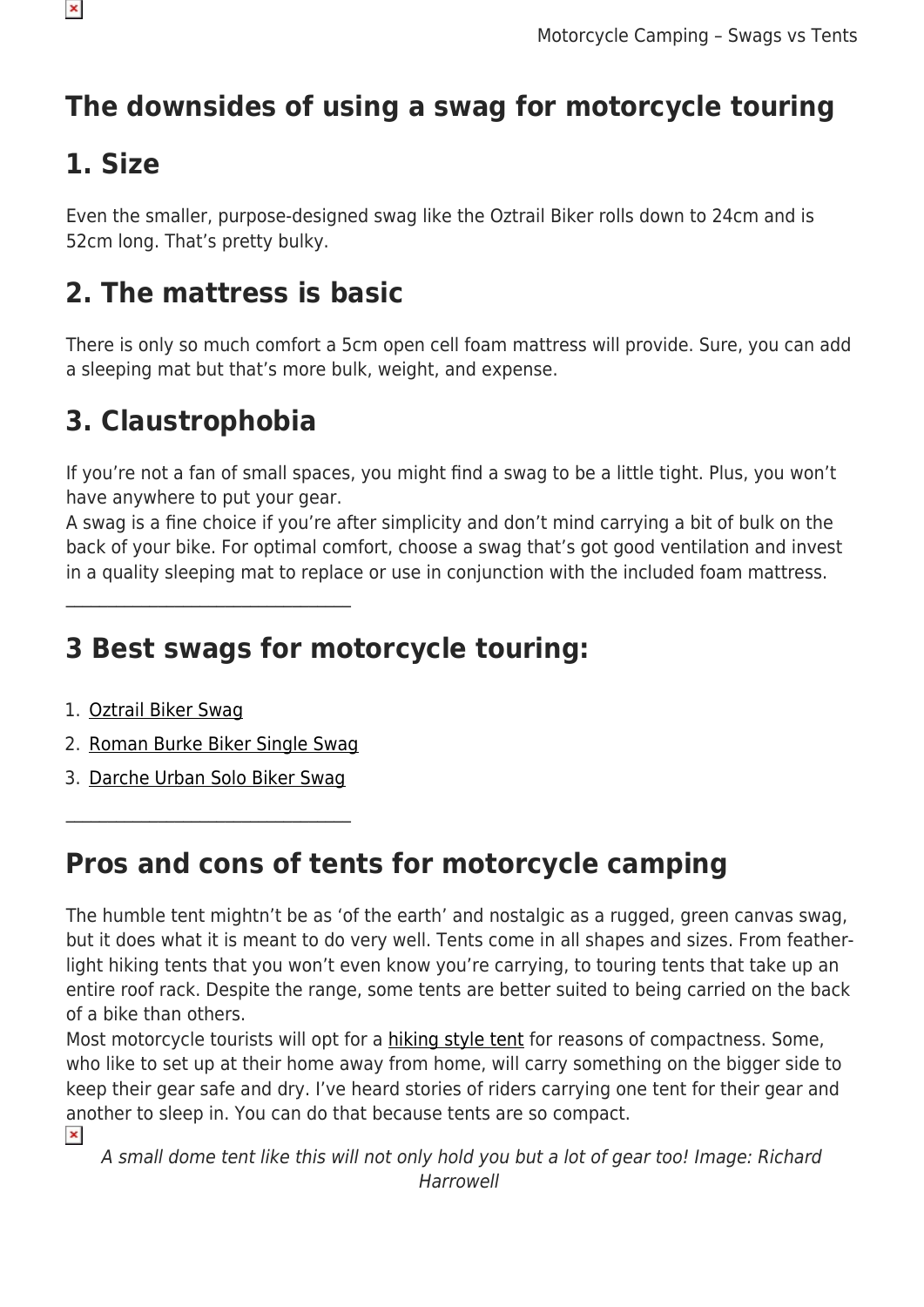## **Main upsides of carrying a tent:**

## **1. Versatility**

If you have a small hiking tent, one day you can be touring North East Victoria on your Harley. The next, hiking along the Australian Alps Walking Track. Try doing that with a swag! Also, you can pick and choose what sort of sleeping mat you use in different situations – a single [Exped Synmat 7LW](https://www.snowys.com.au/synmat-7lw-sleeping-mat) if you're by yourself, maybe a double when you're with the better half.

## **2. Lightweight and compact**

A quality one-person hiking tent might weigh less than 1.5kg. So, essentially nothing. Pack size: small enough to barely make a dent in your saddlebags. Even if you opted for a roomier, less 'technical' tent, when compared to a standard size swag a tent, sleeping mat, and sleeping bag combo takes up much less space.

#### **3. Room**

Like to be able to sit up and play a game of Solitaire before bed? Or cook out of the rain? Possible in a tent. What's more, you can keep your gear out of the weather too in an ample size tent.

#### **4. Separate parts**

A tent can be broken down into many separate parts – inner, fly, poles, pegs. This allows you to disperse the tent over many panniers and bags which allows you to better balance your load and to plug up those gaps.

 $\pmb{\times}$ 

Look at the sort of places touring takes you? Image: Scott Puehl

# **The less desirable aspects of carrying a tent:**

#### **1. They're harder to set up**

While most modern tents are straightforward enough to pitch, there's no doubt that they're tricker than a simple swag. The bigger the tent, the more parts, and the more frustrating.

# **2. They're not as durable**

 $\mathcal{L}_\text{max}$  , where  $\mathcal{L}_\text{max}$  and  $\mathcal{L}_\text{max}$  and  $\mathcal{L}_\text{max}$ 

This is especially true of lightweight, technical hiking tents as they lack in durability. You can't treat them like you would a swag and they need to be carried with respect on the bike.